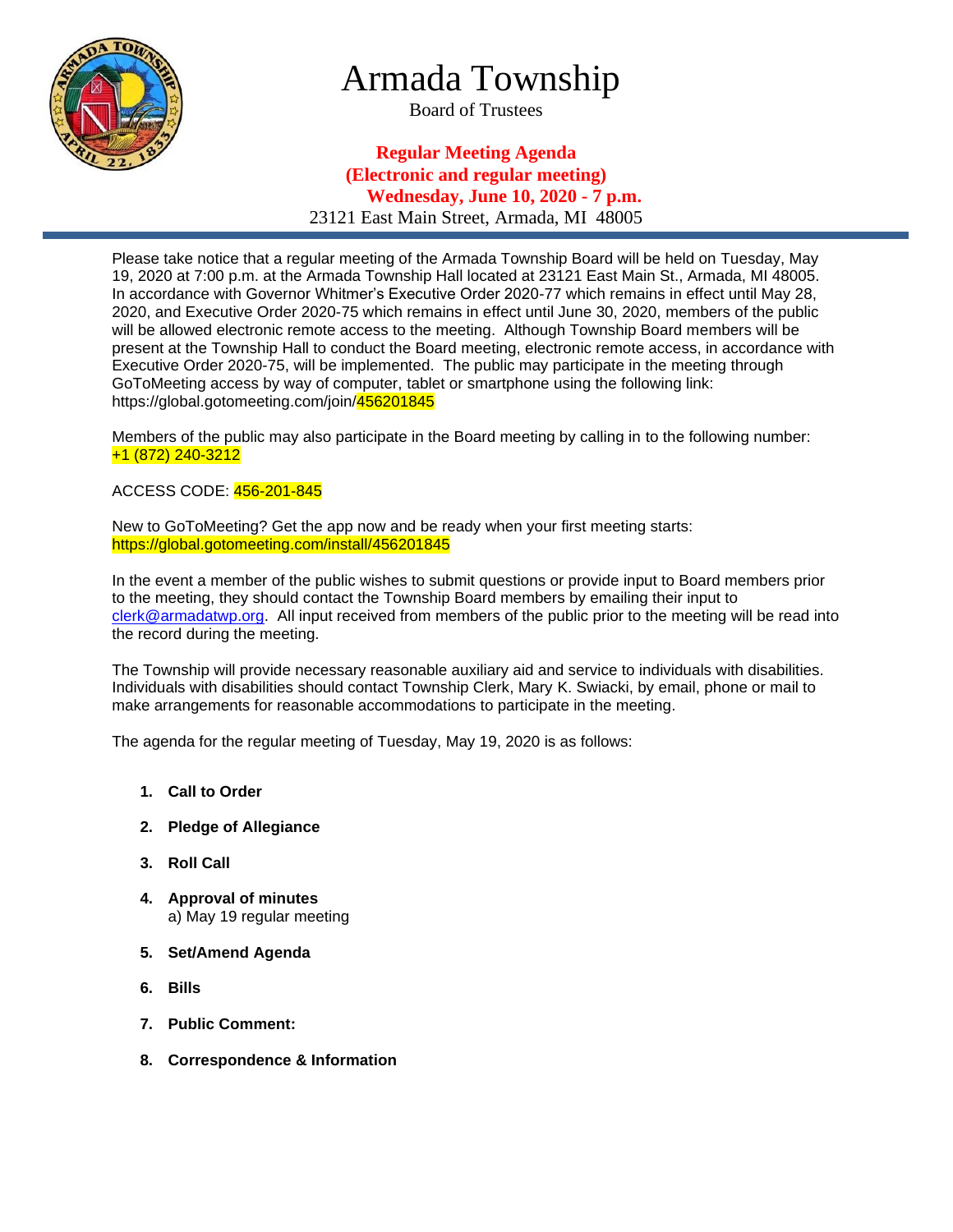

# Armada Township

Board of Trustees

## **Regular Meeting Agenda (Electronic and regular meeting) Wednesday, June 10, 2020 - 7 p.m.** 23121 East Main Street, Armada, MI 48005

#### **9. Reports**

- a) Fire Department
- b) Ordinance Official
- c) Planning Commission
- d) Building Department
- e) Macomb Agricultural P.D.R.
- f) Parks & Recreation
- g) Water/Sewer Update
- h) Macomb Orchard Trail
- i) Senior Center
- j) Treasurer

#### **10. Unfinished Business:**

a) Avid Construction – Invoice for Park Pavilion

#### **11. New Business:**

- a) Blakes Hard Cider Company (Blake's Big Apple Tasting Room and To-Go Sales) (Local Government Approval for Off-Premises Tasting Room License)
- b) Fire Dept: Resignation from Robert Mardlin
- c) Resolution No. 2020-47 Approve Participation in Pay as You Stay Pursuant to MCL 211.78g
- d) MTA Annual Dues for July 1, 2020 to June 30, 2021
- e) Richmond Township Fire Contract
- f) Park restrooms
- g) 425 Agreement
- h) Special Land Use Mark & Dawn Wrubel

#### **12. Public Comments: Board Members**

- (a) Trustee Goetzinger
- (b) Trustee Nikkel
- (c) Treasurer Finlay
- (d) Clerk Swiacki
- (e) Supervisor Paterek

## **13. Closed Session:**

#### **14. Adjournment**

Respectfully submitted,

*Mary K. Swiacki*

 Mary K. Swiacki, CMMC Armada Township Clerk 23121 Main Street Armada, MI 48005 (586) 784-5200 [clerk@armadatwp.org](mailto:clerk@armadatwp.org)